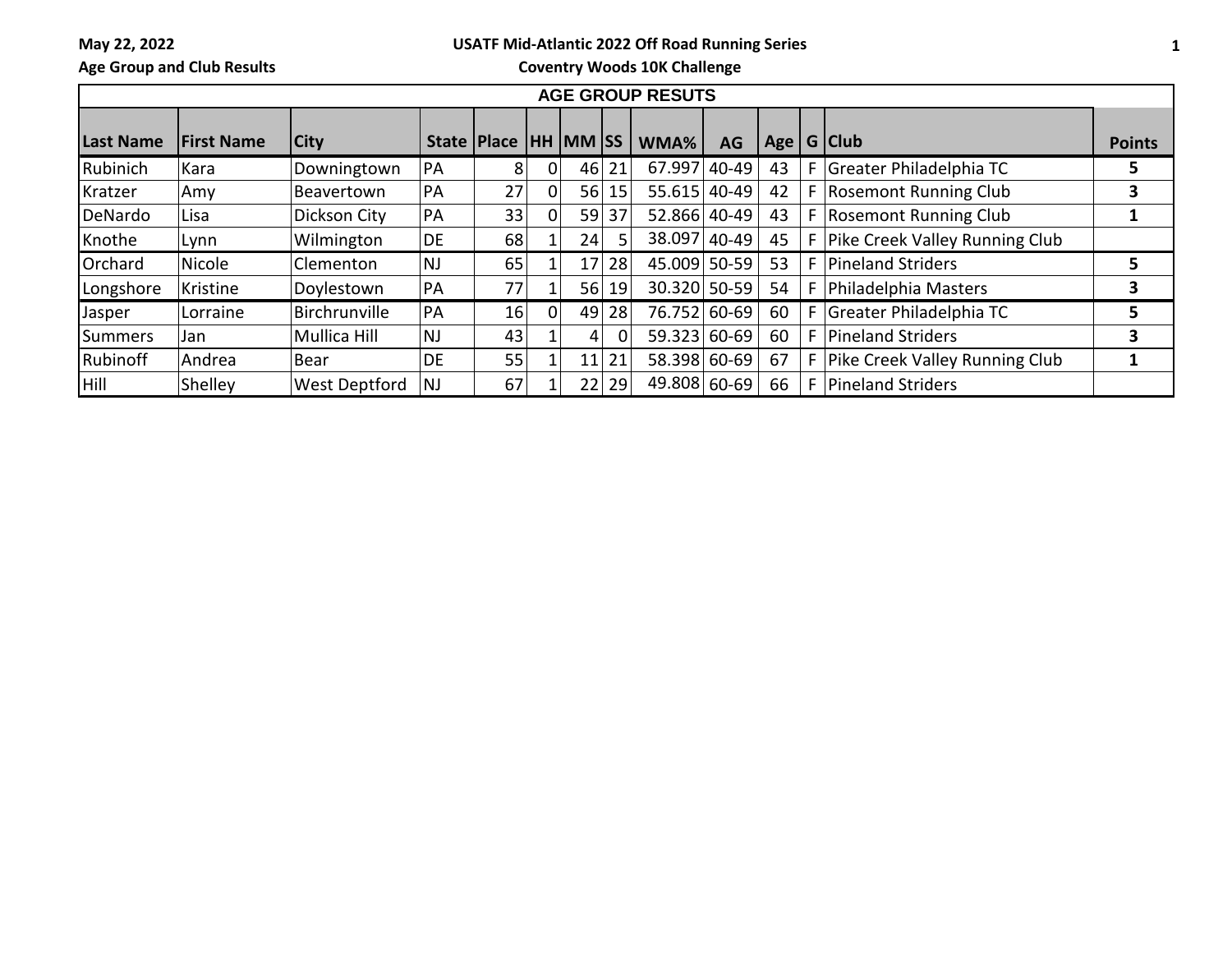**May 22, 2022 Age Group and Club Results**

## **USATF Mid-Atlantic 2022 Off Road Running Series Coventry Woods 10K Challenge**

| <b>Last Name</b> | <b>First Name</b> | <b>City</b>   |           | State   Place  |              | HH MM SS |         | WMA%           | AG    | Age | $G$ Club                         | <b>Points</b> |
|------------------|-------------------|---------------|-----------|----------------|--------------|----------|---------|----------------|-------|-----|----------------------------------|---------------|
| Ahlswede         | Greg              | Philadelphia  | PA        | 1              | 0            | 39       | 31      | 66.892         | 19-39 | 32  | M Rosemont Running Club          | 5             |
| Weida            | Peter             | Lancaster     | PA        | $\overline{2}$ | 0            | 40       | 7       | 65.808 19-39   |       | 29  | $M$ F and M Track Club           | 3             |
| Waniak           | Stephen           | Mount Laurel  | <b>NJ</b> | 20             | 0            | 52       | 19      | 50.749 19-39   |       | 34  | M Pineland Striders              | 1             |
| LoBianco         | Pete              | York          | PA        | 3              | $\mathbf 0$  | 41       | 15      | 68.000         | 40-49 | 43  | M Pike Creek Valley Running Club | 5             |
| Templin          | <b>Steve</b>      | Muncy         | PA        | 6              | 0            | 43       | 55      | 67.097         | 40-49 | 49  | M Rosemont Running Club          | 3             |
| Polakoff         | Craig             | Philadelphia  | PA        | 7              | $\mathbf 0$  | 44       | 33      | $62.963$ 40-49 |       | 43  | M Rosemont Running Club          | 1             |
| Zechman          | Justin            | Beavertown    | PA        | 12             | $\mathbf 0$  | 47       | 32      | 58.555 40-49   |       | 42  | M Rosemont Running Club          |               |
| Foster           | Kurt              | <b>Berlin</b> | <b>NJ</b> | 15             | 0            | 49       | 12      | 57.486 40-49   |       | 44  | M Pineland Striders              |               |
| Pino             | Justin            | pitman        | <b>NJ</b> | 5              | $\mathbf 0$  | 42       | 43      | 71.986 50-59   |       | 54  | M Rosemont Running Club          | 5             |
| Armstrong        | Scott             | Pottstown     | PA        | 13             | $\mathbf 0$  |          | $48$ 43 | 65.994 50-59   |       | 59  | M Greater Philadelphia TC        | 3             |
| Cauller          | Gregory           | York          | PA        | 11             | 0            | 47       | 18      | 69.873 60-69   |       | 62  | M Pike Creek Valley Running Club | 5             |
| Hatch            | Stanley           | Flourtown     | PA        | 17             | $\mathbf 0$  | 49       | 42      | 65.292 60-69   |       | 60  | M Greater Philadelphia TC        | 3             |
| Simonetti        | <b>Nick</b>       | Perkasie      | PA        | 19             | $\Omega$     | 51       | 42      | 65.152 60-69   |       | 64  | M Greater Philadelphia TC        | 1             |
| Rose             | William           | Hockessin     | DE        | 21             | $\mathbf 0$  | 52       | 22      | 63.717         | 60-69 | 63  | M Pike Creek Valley Running Club |               |
| <b>Shields</b>   | Charles           | Abington      | PA        | 22             | 0            | 53       | 33      | $62.309$ 60-69 |       | 63  | M Greater Philadelphia TC        |               |
| Pellechio        | Thomas            | Doylestown    | PA        | 35             |              | οl       | 9       | 57.661 60-69   |       | 67  | M Philadelphia Masters           |               |
| Stenzel          | Robert            | Cherry Hill   | <b>NJ</b> | 36             |              |          | 49      | 55.028 60-69   |       | 65  | M Pineland Striders              |               |
| Dombrosky        | Craig             | <b>Berlin</b> | <b>NJ</b> | 48             |              | 51       | 53      | 50.645 60-69   |       | 63  | M Pineland Striders              |               |
| Comiskey         | John              | Pottstown     | PA        | 60             |              | 14       | 1       | 45.958 60-69   |       | 65  | M Greater Philadelphia TC        |               |
| Clarke           | Stephen           | Havertown     | PA        | 61             | $\mathbf{1}$ | 14       | 11      | 44.979 60-69   |       | 63  | M Rosemont Running Club          |               |
| Frazza           | Mark              | Philadelphia  | PA        | 30             | 0            |          | 58 31   | 62.461         | $70+$ | 72  | M Rosemont Running Club          | 5             |